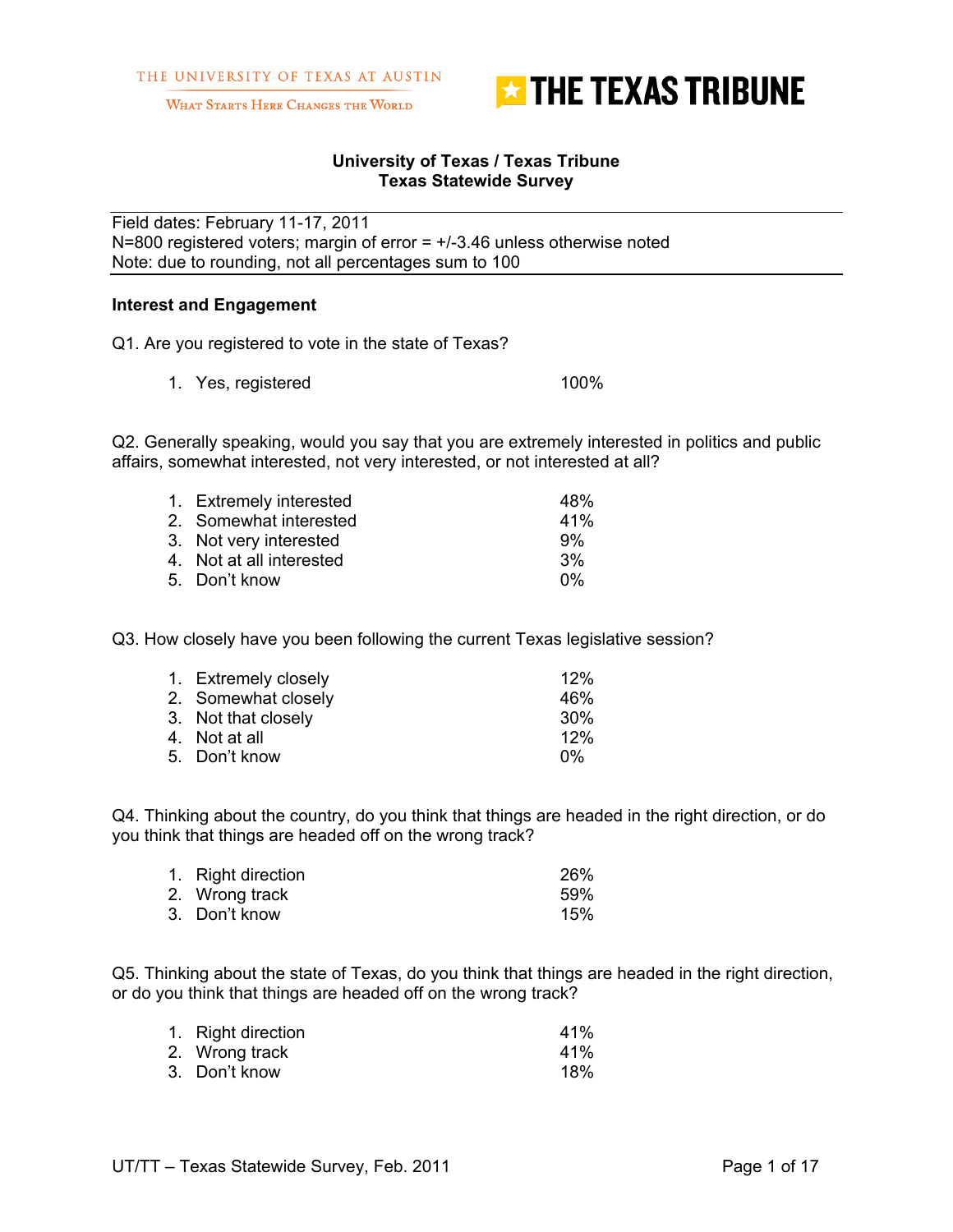## **Most Important Problem**

Q6. What would you say is the most important problem facing this country today? **[Randomize]**

| 1. | The economy                     | 22% |
|----|---------------------------------|-----|
| 2. | Federal spending/national debt  | 19% |
| 3. | Unemployment/jobs               | 16% |
| 4. | Political corruption/leadership | 10% |
| 5. | Health care                     | 5%  |
|    | 6. Education                    | 5%  |
|    | 7. Moral decline                | 4%  |
|    | 8. Immigration                  | 4%  |
|    | 9. Border security              | 3%  |
|    | 10. National security/terrorism | 2%  |
|    | 11. Social welfare programs     | 2%  |
|    | 12. Environment                 | 2%  |
|    | 13. Gas prices                  | 2%  |
|    | 14. Taxes                       | 1%  |
|    | 15. Energy                      | 1%  |
|    | 16. The media                   | 1%  |
|    | 17. Abortion                    | 1%  |
|    | 18. Crime and drugs             | 1%  |
|    | 19. Afghanistan/Pakistan        | 1%  |
|    | 20. Iran/nuclear weapons        | 1%  |
|    | 21. Gay marriage                | 0%  |
|    | 22. Housing                     | 0%  |
|    | 23. Iraq                        | 0%  |
|    | 24. Federal courts/nominees     | 0%  |
|    | 25. Foreign trade               | 0%  |
|    | 26. Voting system               | 0%  |

Q7. What would you say is the most important problem facing the state of Texas today? **[Randomize]**

| 1.             | Immigration                     | 16% |
|----------------|---------------------------------|-----|
| 2.             | <b>Border security</b>          | 15% |
| 3.             | Unemployment/jobs               | 12% |
| 4.             | State budget shortfall          | 11% |
| 5.             | The economy                     | 9%  |
| 6.             | Political corruption/leadership | 8%  |
| 7 <sub>1</sub> | Education                       | 8%  |
| 8.             | State government spending       | 5%  |
| 9.             | Gas prices                      | 3%  |
|                | 10. Health care                 | 2%  |
|                | 11. Crime and drugs             | 2%  |
|                | 12. Taxes                       | 2%  |
|                | 13. Social welfare programs     | 2%  |
|                | 14. Moral decline               | 1%  |
|                | 15. Insurance rates             | 1%  |
|                | 16. Water supply                | 1%  |
|                |                                 |     |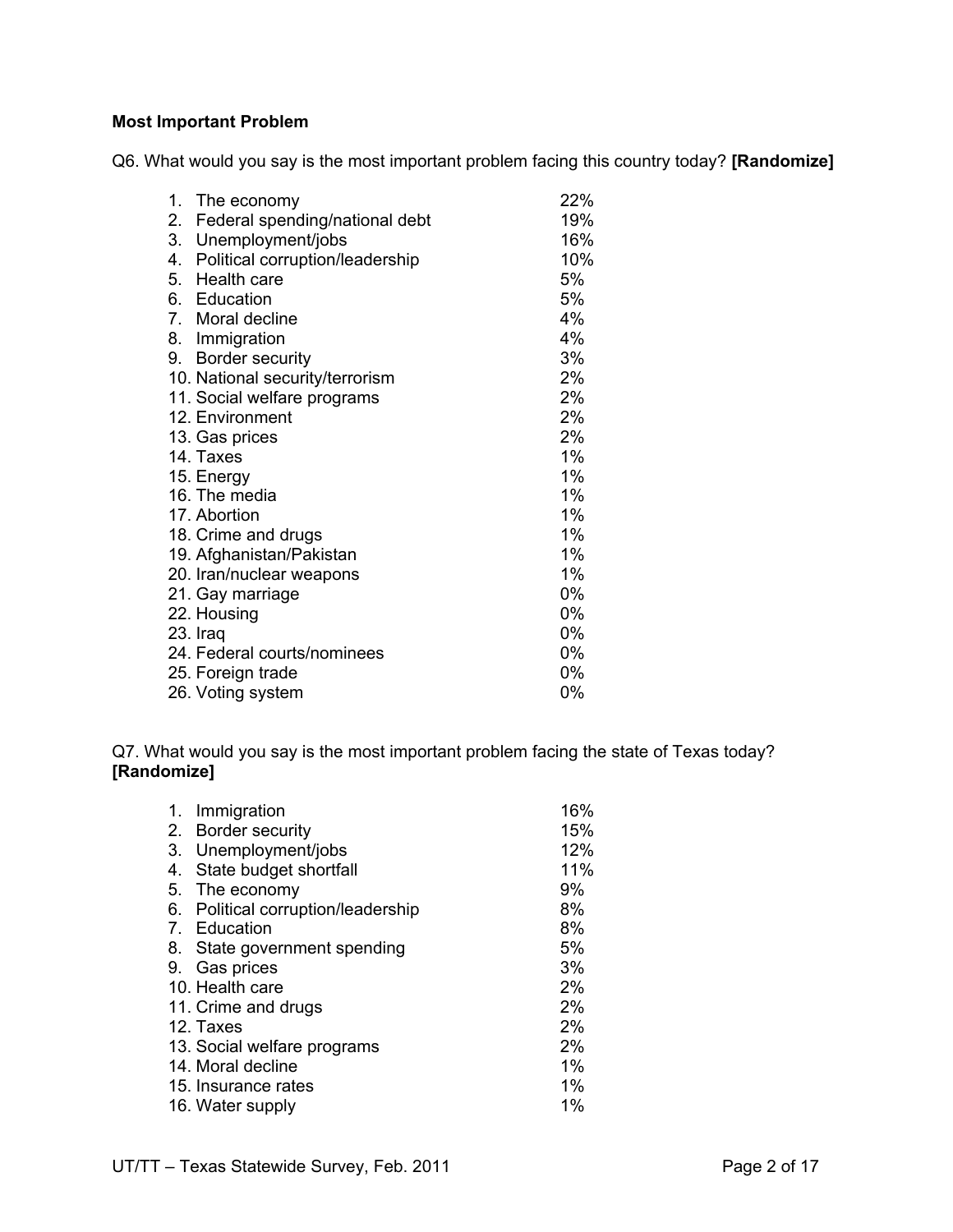| 17. Environment                  | 1%    |
|----------------------------------|-------|
| 18. Transportation/roads/traffic | 1%    |
| 19. Abortion                     | $1\%$ |
| 20. Utility rates                | 1%    |
| 21. Gay marriage                 | $0\%$ |
| 22. Energy                       | $0\%$ |
| 23. Housing                      | $0\%$ |
| 24. State courts                 | $0\%$ |
| 25. The media                    | $0\%$ |
| 26. Voting system                | $0\%$ |
| 27. Electoral fraud              | 0%    |

#### **Retrospective Assessments**

Q8. Compared to a year ago, would you say that the country is economically a lot better off, somewhat better off, about the same, somewhat worse off, or a lot worse off?

| 1. A lot better off    | 3%              |
|------------------------|-----------------|
| 2. Somewhat better off | 24%             |
| 3. About the same      | 30 <sup>%</sup> |
| 4. Somewhat worse off  | 24%             |
| 5. A lot worse off     | 17%             |
| 6. Don't know          | 2%              |
|                        |                 |

Q9. Compared to a year ago, would you say that you and your family are economically a lot better off, somewhat better off, about the same, somewhat worse off, or a lot worse off?

| 1. A lot better off    | 3%         |
|------------------------|------------|
| 2. Somewhat better off | 17%        |
| 3. About the same      | 45%        |
| 4. Somewhat worse off  | <b>24%</b> |
| 5. A lot worse off     | $11\%$     |
| 6. Don't know          | 1%         |

Q10. How would you rate the job Barack Obama has done as president? Would you say that you…

| 1. Approve strongly               | 15%   |
|-----------------------------------|-------|
| 2. Approve somewhat               | 21%   |
| 3. Neither approve nor disapprove | 8%    |
| 4. Disapprove somewhat            | 9%    |
| 5. Disapprove strongly            | 46%   |
| 6. Don't know                     | $1\%$ |
|                                   |       |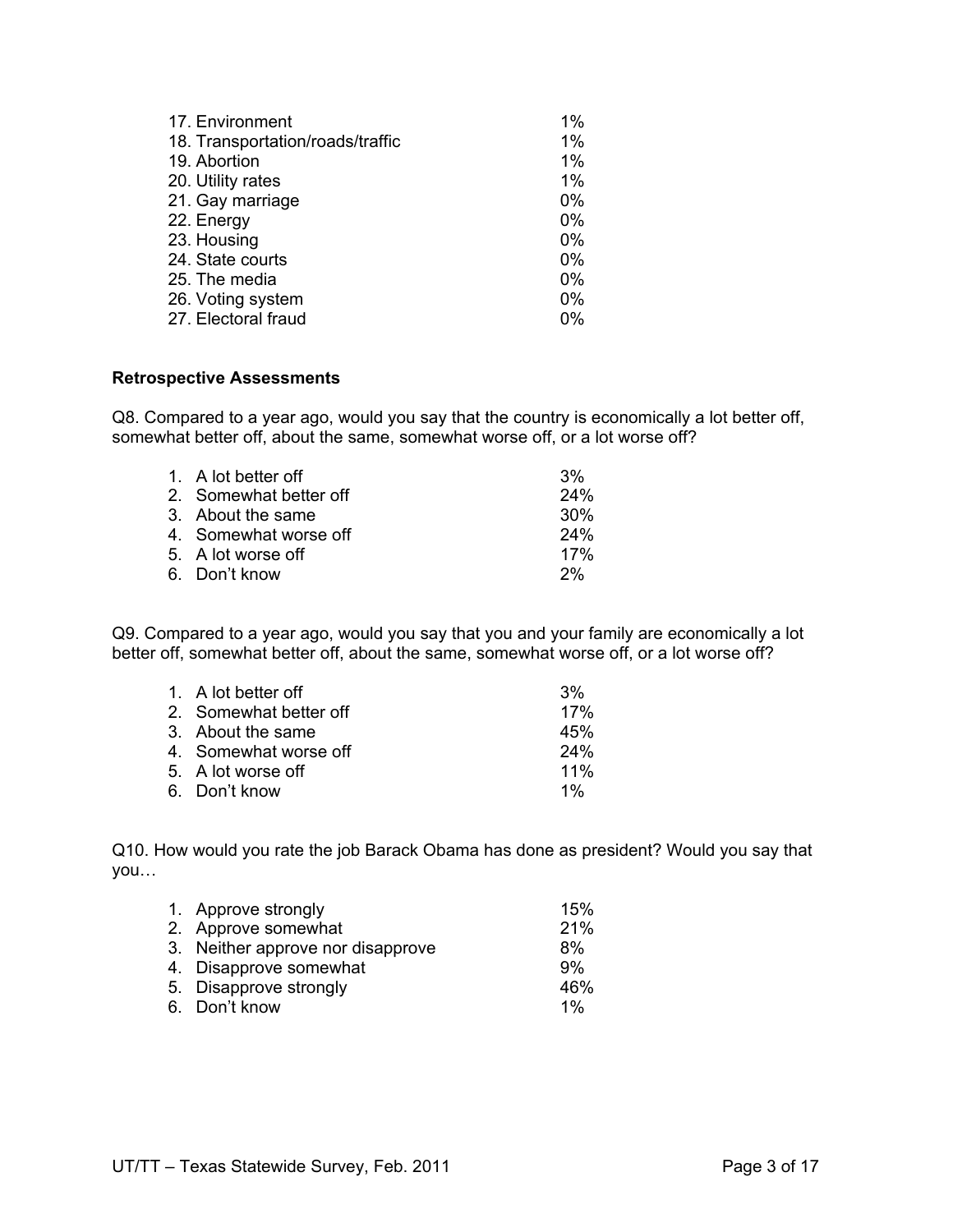Q11. Overall, how strongly do you approve of the job the U.S. Congress is doing?

| 1. Approve strongly               | 2%         |
|-----------------------------------|------------|
| 2. Approve somewhat               | 17%        |
| 3. Neither approve nor disapprove | 19%        |
| 4. Disapprove somewhat            | <b>26%</b> |
| 5. Disapprove strongly            | 33%        |
| 6. Don't know                     | 4%         |

Q12. How would you rate the job Rick Perry has done as governor? Would you say that you…

| 1. Approve strongly               | 11% |
|-----------------------------------|-----|
| 2. Approve somewhat               | 28% |
| 3. Neither approve nor disapprove | 17% |
| 4. Disapprove somewhat            | 15% |
| 5. Disapprove strongly            | 25% |
| 6. Don't know                     | 3%  |

Q13. Overall, how strongly do you approve of the job the Texas state legislature is doing?

| 1. Approve strongly               | 6%         |
|-----------------------------------|------------|
| 2. Approve somewhat               | 26%        |
| 3. Neither approve nor disapprove | <b>27%</b> |
| 4. Disapprove somewhat            | <b>20%</b> |
| 5. Disapprove strongly            | 15%        |
| 6. Don't know                     | 6%         |

## **Vote Intention**

Q14. Thinking ahead to the 2012 elections, do you think you will vote in the Republican Primary, the Democratic Primary, or do you usually not vote in primary elections?

| 1. Republican Primary              | 45%  |
|------------------------------------|------|
| 2. Democratic Primary              | .37% |
| 3. Don't usually vote in primaries | 18%  |

Q15. **[Ask if Q14=1]** If the 2012 Republican primary election for US Senator were held today, which of the following possible candidates would you vote for, or haven't you thought about it enough to have an opinion? **[Randomize 1-6] (N=374; MoE=+/-5.07)**

| 1. Roger Williams               | 2%  |
|---------------------------------|-----|
| 2. David Dewhurst               | 27% |
| 3. Michael Williams             | 5%  |
| 4. Michael McCaul               | 4%  |
| 5. Elizabeth Ames Jones         | 3%  |
| 6. Ted Cruz                     | 3%  |
| 7. Another Republican candidate | 5%  |
| 8. Don't know                   | 52% |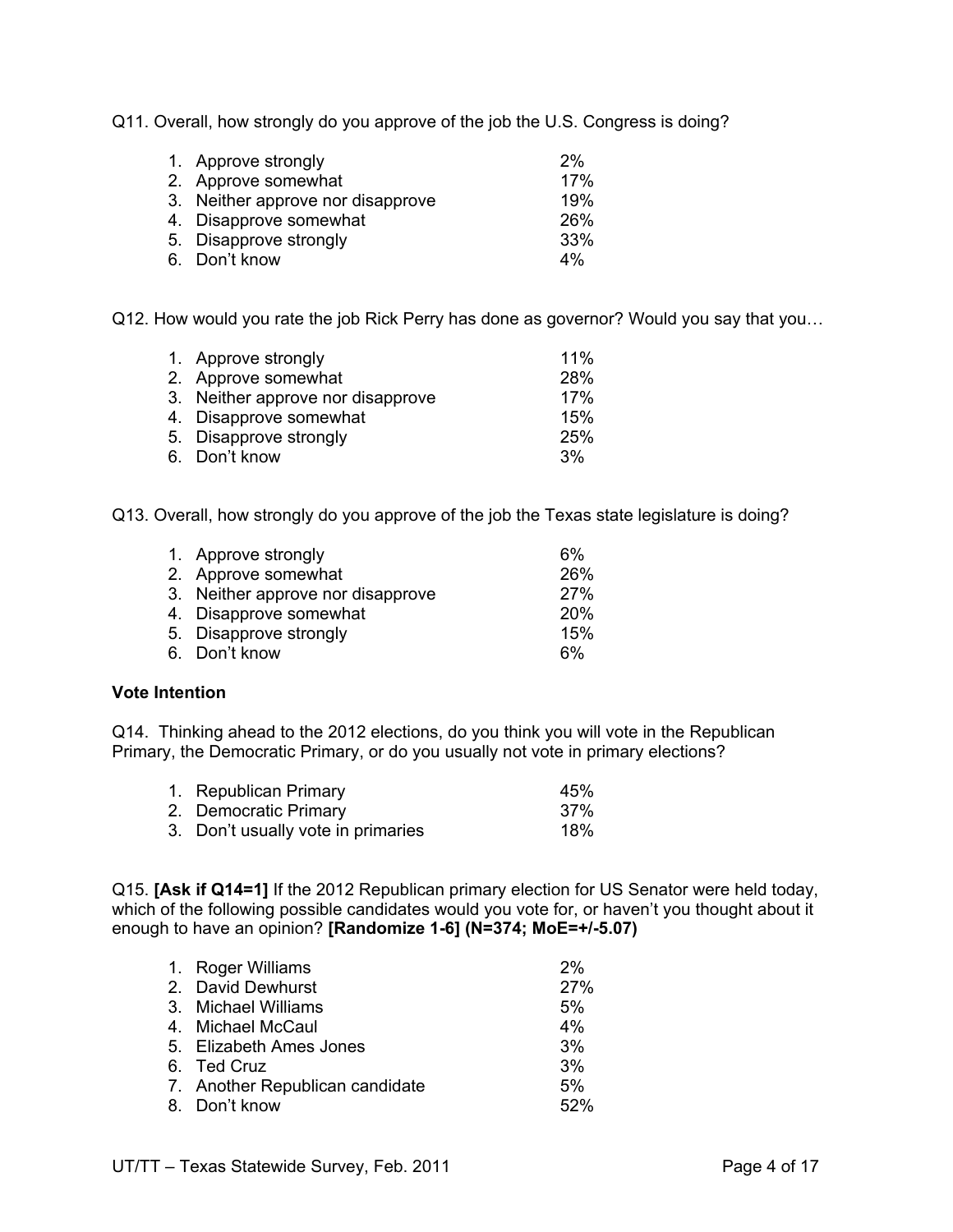Q16. **[Ask if Q14=2]** If the 2012 Democratic primary election for US Senator were held today, which of the following possible candidates would you vote for, or haven't you thought about it enough to have an opinion? **[Randomize 1-3] (N=297; MoE=+/-5.69)**

| 1. John Sharp   | 12%  |
|-----------------|------|
| 2. Chris Bell   | 16%  |
| 3. Chet Edwards | 13%  |
| 4. Don't know   | .59% |

Q17. Suppose the Tea Party movement organized itself as a political party. When thinking about the next election for Congress, would you vote for the Republican candidate from your district, the Democratic candidate from your district, or the Tea Party candidate from your district? **[Randomize 1-2]** 

| 1. Republican Candidate | 16%        |
|-------------------------|------------|
| 2. Democratic candidate | 34%        |
| 3. Tea Party candidate  | 22%        |
| 4. Don't know           | <b>28%</b> |
|                         |            |

#### **Policy Questions**

Q18. As you may know, the 14<sup>th</sup> Amendment to the Constitution says that all children born in the United States are automatically U.S. citizens regardless of their parents' legal status. Would you favor or oppose changing the Constitution to REPEAL this part of the  $14<sup>th</sup>$  Amendment?

| 1. Favor      | 53% |
|---------------|-----|
| 2. Oppose     | 37% |
| 3. Don't know | 10% |

Q19. Some illegal immigrants were brought to Texas as children by their parents. Should these individuals receive in-state tuition rates at Texas public colleges and universities, or should they have to pay the higher tuition rate for out-of-state students?

| 1. In-state tuition     | 27%    |
|-------------------------|--------|
| 2. Out-of-state tuition | .59%   |
| 3. Don't know           | $14\%$ |

Q20. Some people argue that requiring registered voters to present government-issued photo identification at the polls reduces voter fraud and does not place major obstacles on anyone who is legally entitled to vote. Other people argue that such a requirement has a negligible effect on voter fraud but places significant obstacles on elderly, low-income, disabled, and minority voters. Do you agree or disagree with the idea that registered voters should be required to present a government-issued photo ID at the polls before they can be allowed to vote?

| 1. Agree      | 75% |
|---------------|-----|
| 2. Disagree   | 17% |
| 3. Don't know | 8%  |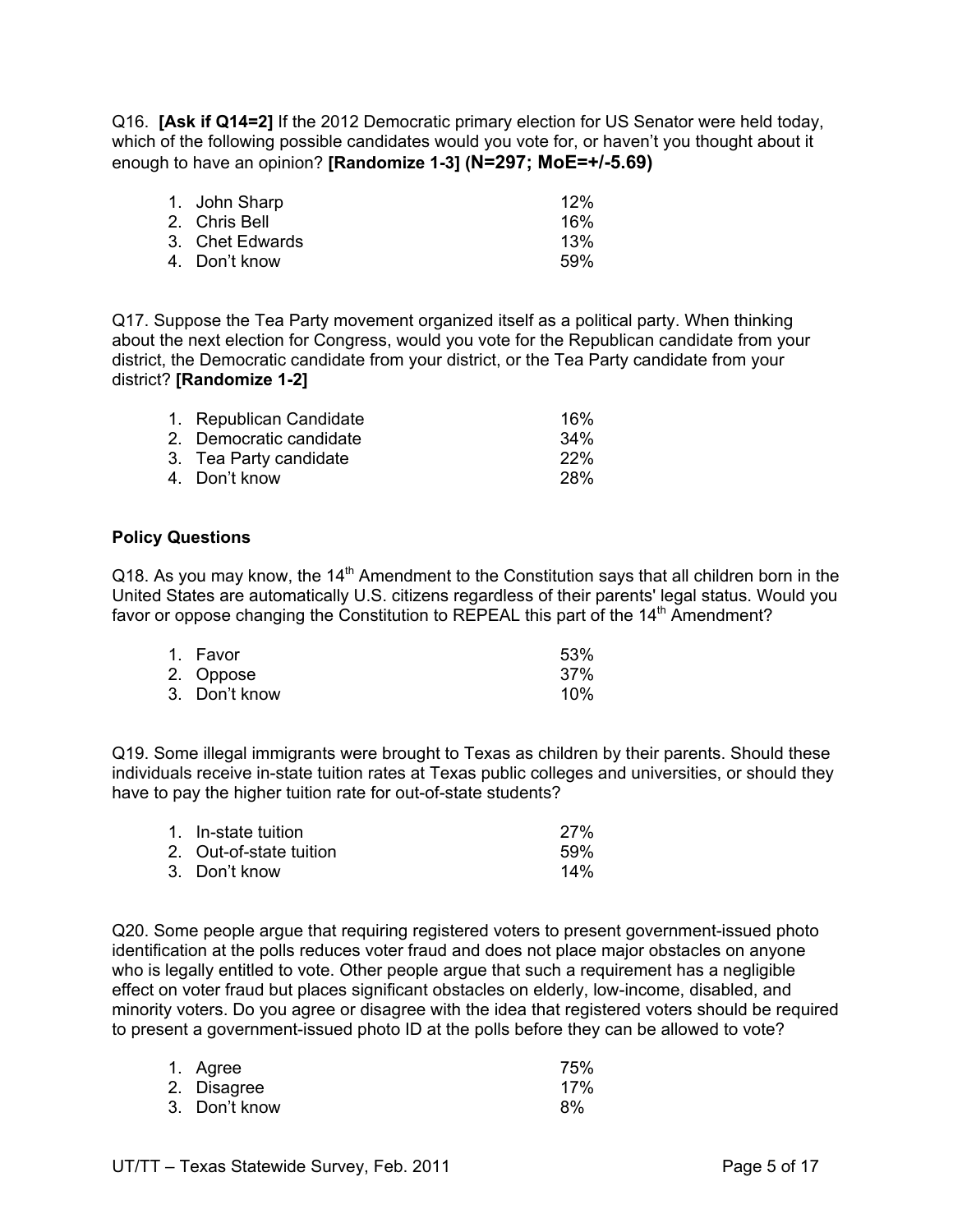Q21. What is your opinion on the availability of abortion?

- 1. By law, abortion should never be permitted 13%<br>2. The law should permit abortion only in case 31%
- 2. The law should permit abortion only in case of rape, incest or when the woman's life is in danger
- 3. The law should permit abortion for reasons 14% other than rape, incest, or danger to the woman's life, but only after the need for the abortion has been clearly established
- 4. By law, a woman should always be able to 37% obtain an abortion as a matter of personal choice
- 5. Don't know 4%

Q22. Do you support or oppose passing a law requiring that doctors who perform abortions make available to pregnant women sonogram images of their fetuses, and have the women listen to the heartbeat of their fetus before they have an abortion?

| 1. Strongly support | 38% |
|---------------------|-----|
| 2. Somewhat support | 16% |
| 3. Somewhat oppose  | 11% |
| 4. Strongly oppose  | 25% |
| 5. Don't know       | 10% |

Q23. Which of the following best characterizes your opinion on the death penalty for those convicted of violent crimes?

| 1. Strongly support | 54%        |
|---------------------|------------|
| 2. Somewhat support | <b>24%</b> |
| 3. Somewhat oppose  | 9%         |
| 4. Strongly oppose  | .9%        |
| 5. Don't know       | 5%         |

Q24. In some states, it is legal for doctors to prescribe lethal doses of drugs so that a terminally ill patient can commit suicide. Do you approve or disapprove of laws that let doctors assist patients who want to end their lives this way?

| 1. Approve    | 47% |
|---------------|-----|
| 2. Disapprove | 36% |
| 3. Don't know | 17% |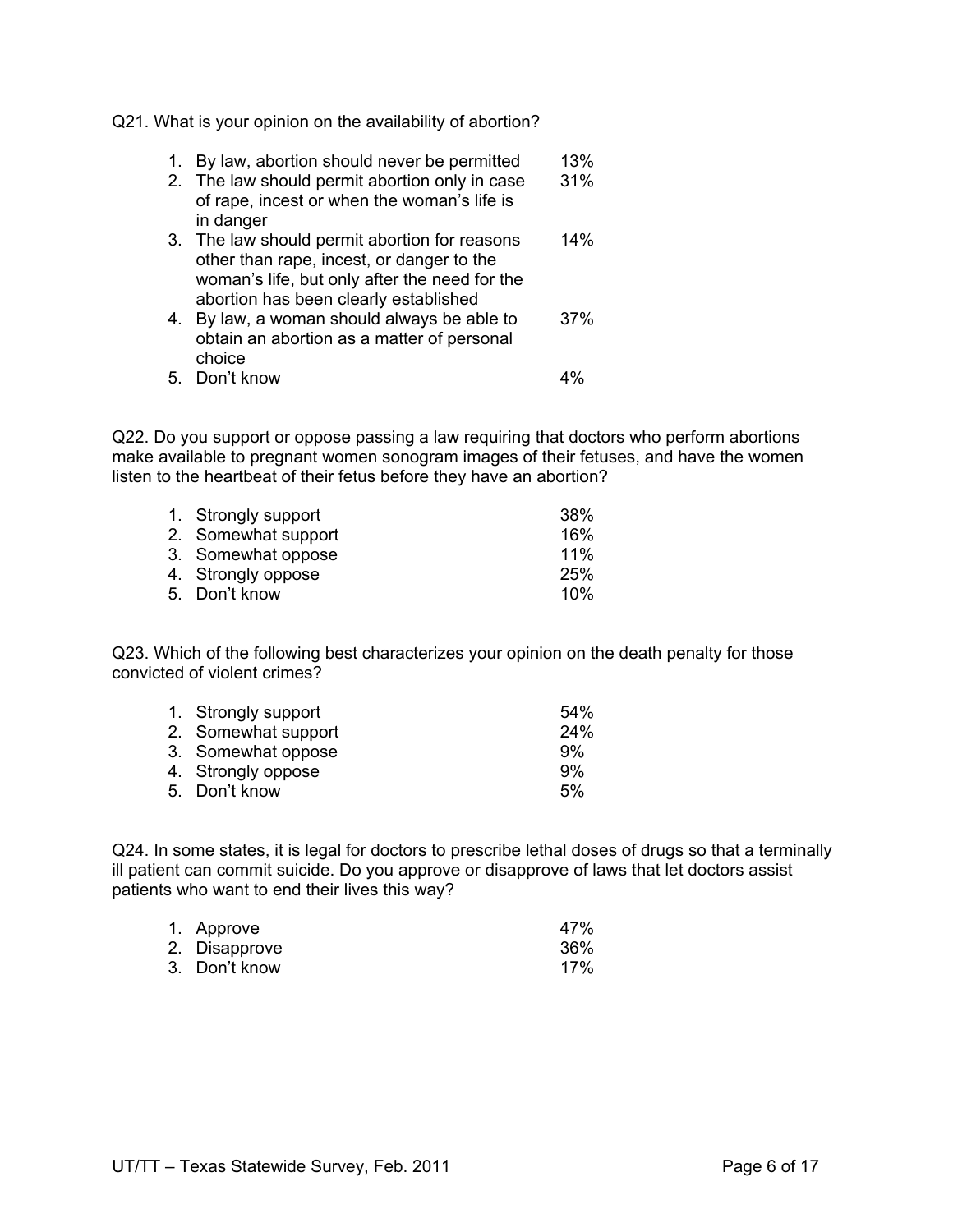Q25. Do you believe that the government has a responsibility to provide many, some, few, or no social services for the poor?

| 1. The government has a responsibility to<br>provide MANY social services | 23%        |
|---------------------------------------------------------------------------|------------|
| 2. The government has a responsibility to<br>provide SOME social services | 37%        |
| 3. The government has a responsibility to<br>provide FEW social services  | <b>25%</b> |
| 4. The government has a responsibility to<br>provide NO social services   | 12%        |
| 5. Don't know                                                             | 3%         |

Q26. Every ten years states redraw the boundaries of congressional and legislative districts based on new Census figures in a process called redistricting. Currently the state legislature and governor are primarily responsible for redistricting. Would you favor or oppose a change in state law that removed redistricting authority from the legislature and governor, giving it instead to an independent, appointed commission?

| 1. Favor      | 44% |
|---------------|-----|
| 2. Oppose     | 24% |
| 3. Don't know | 32% |

As you may know, Texas faces a budget shortfall of between \$16 billion and \$27 billion over the next two-year budget period. We will now ask you a short series of questions about how lawmakers should deal with this shortfall.

Q27. In attempting to deal with the budget shortfall, state lawmakers have two basic options at their disposal: cutting spending and increasing revenue. Please choose your preference for how state lawmakers should close the budget gap on a 0-10 scale, where 10 indicates that you prefer that state lawmakers close the gap *entirely through revenue increases*, and 0 indicates that you prefer that state lawmakers close the gap *entirely through spending cuts*.

| <b>Response</b> |                                    | <b>Percent</b> |
|-----------------|------------------------------------|----------------|
|                 | Entirely through spending cuts     | 17%            |
|                 |                                    | 8%             |
| $\overline{2}$  |                                    | 9%             |
| 3               |                                    | 8%             |
| 4               |                                    | 7%             |
| 5               | In the middle                      | 22%            |
| 6               |                                    | 5%             |
| 7               |                                    | 4%             |
| 8               |                                    | 6%             |
| 9               |                                    | 3%             |
| 10              | Entirely through revenue increases | 4%             |
|                 |                                    |                |
| don't know      |                                    | 8%             |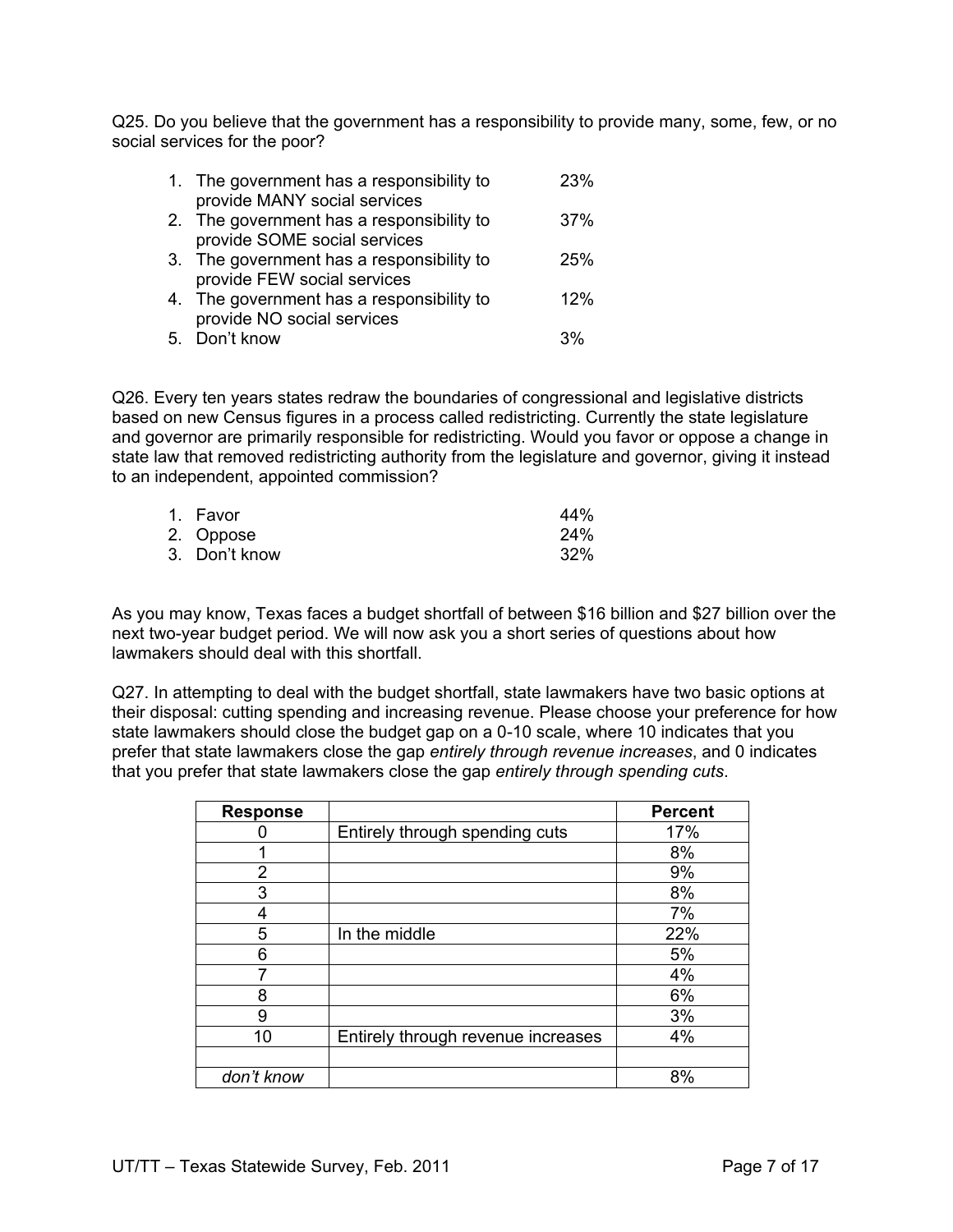## **[Randomize order of Q28 and Q29]**

Q28. The Texas legislature is currently discussing different ways to reduce state spending in order to address the state's budget shortfall. Please think about the following list of proposals for cutting the budget, and check all of the measures you think should be taken to reduce spending. (Check all that apply)

Cut the state's share of public education funding

| 1. Yes | 18% |
|--------|-----|
| 2. No  | 82% |

End funding for pre-kindergarten classes

| 1. Yes | 38% |
|--------|-----|
| 2. No  | 62% |

Reduce funding of state grants to college students

| 1. Yes | 27% |
|--------|-----|
| 2. No  | 73% |

Reduce state contributions to teacher and state employee retirement programs

| 1. Yes | 32% |
|--------|-----|
| 2. No  | 69% |

End funding for the children's health insurance program

| 1. Yes | 13% |
|--------|-----|
| 2. No  | 87% |

End state environmental regulation and leave it to the federal government

| 1. Yes | 35% |
|--------|-----|
| 2. No  | 65% |

Cut payments to Medicaid providers like doctors and hospitals

| 1. Yes | 14% |
|--------|-----|
| 2. No  | 86% |

Cut state funding for nursing home care

| 1. Yes | 10% |
|--------|-----|
| 2. No  | 90% |

Close one or more prisons for adults

| 1. Yes | 33% |
|--------|-----|
| 2. No  | 67% |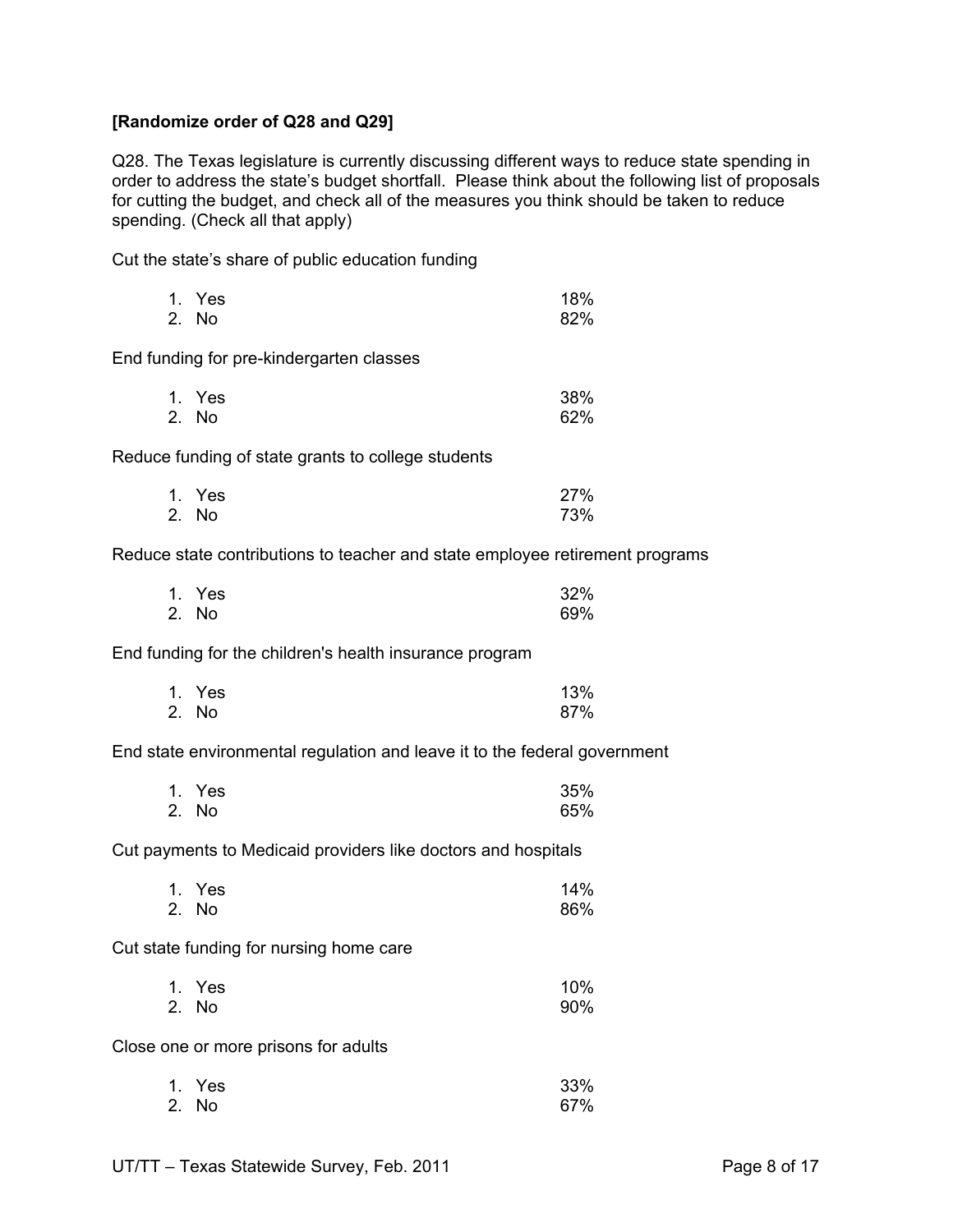Close one or more prisons for juveniles

| 1. Yes | 33% |
|--------|-----|
| 2. No  | 67% |

Reduce funding for new highway construction

| 1. Yes | 37% |
|--------|-----|
| 2. No  | 63% |

Reduce funding for border security

| 1. Yes | 15% |
|--------|-----|
| 2. No  | 85% |

Close four community colleges

| 1. Yes | 24% |
|--------|-----|
| 2. No  | 77% |

Q29. Below is a list of ways in which state lawmakers might raise additional revenue in order to address the expected budget gap. Which of the following methods of increasing revenue would you support? (Check all that apply)

Legalize gambling and impose taxes on casinos

| 1. Yes | 61% |
|--------|-----|
| 2. No  | 39% |

Increase taxes on alcoholic beverages

| 1. Yes | 52% |
|--------|-----|
| 2. No  | 49% |

Legalize the use of marijuana and impose taxes on its purchase

| 1. Yes | 39% |
|--------|-----|
| 2. No  | 61% |

Adopt a fuel inefficiency surcharge on certain new vehicles

| 1. Yes | 21% |
|--------|-----|
| 2. No  | 80% |

Ban the use of cell phones while driving and charge fines for individuals who break this law

| 1. Yes | 46% |
|--------|-----|
| 2. No  | 54% |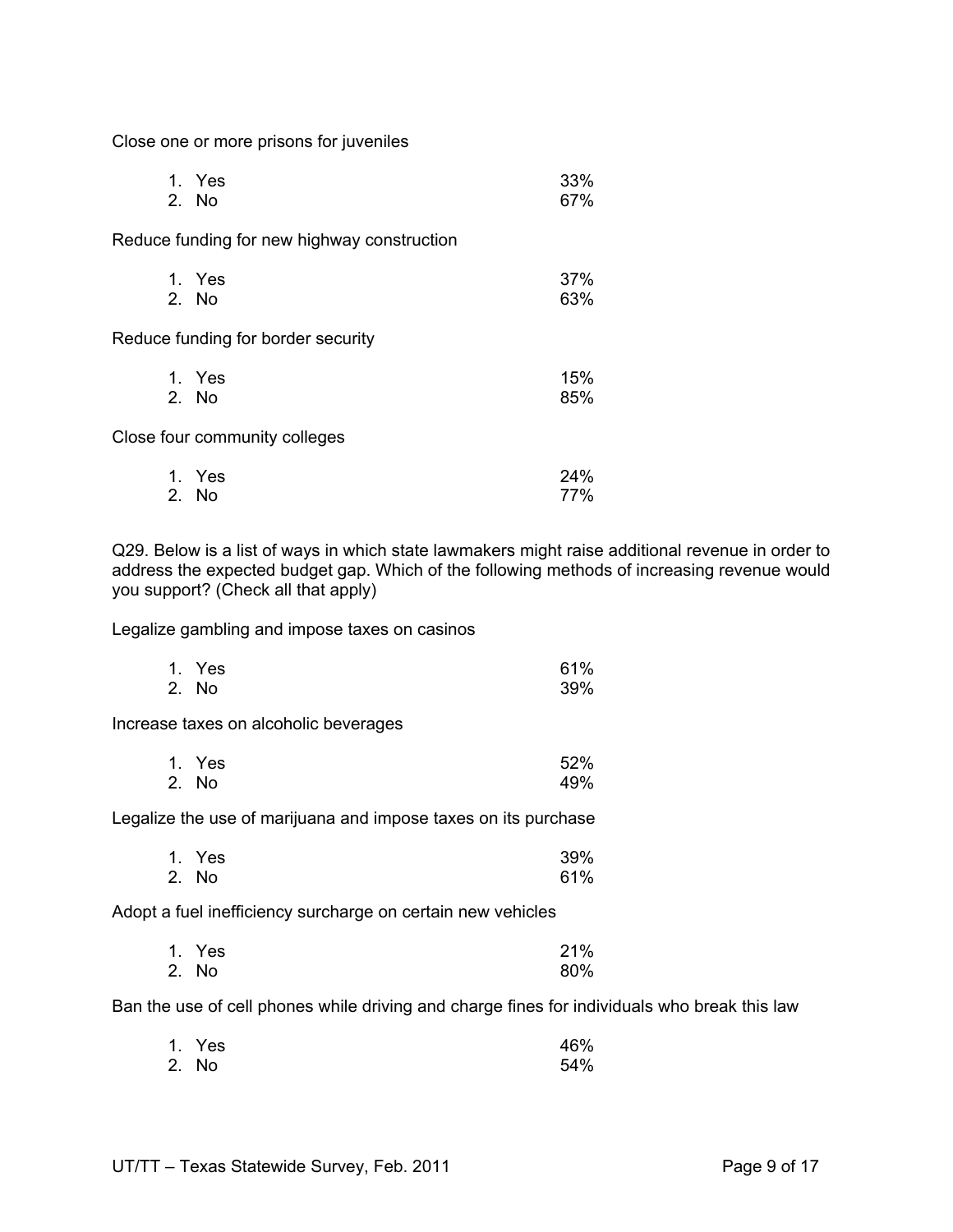Eliminate the August state sales tax holiday if the budget situation does not improve

|                              | 1. Yes<br>2. No                                     | 39%<br>61% |
|------------------------------|-----------------------------------------------------|------------|
|                              | Increase the state sales tax rate (currently 6.25%) |            |
|                              | 1. Yes<br>2. No                                     | 14%<br>86% |
| Implement a state income tax |                                                     |            |
|                              | 1. Yes<br>2. No                                     | 6%<br>94%  |
|                              | I do not support any of these measures              |            |
|                              | $\lambda$                                           | 440/       |

| 1. Yes | 11% |
|--------|-----|
| 2. No  | 89% |

Q30. As you may know, the Rainy Day Fund contains money the state has set aside for emergency uses. Lawmakers are currently discussing whether to spend some of the \$9.4 billion in the rainy day account to help address the budget shortfall in the next budget, which is at least \$16 billion and perhaps as much as \$27 billion. What is your opinion on whether to spend money in the Rainy Day fund?

| 1. Spend all of that money to avoid budget cuts | 9%  |
|-------------------------------------------------|-----|
| 2. Spend none of that money to avoid budget     | 24% |
| cuts                                            |     |
| 3. Spend some, but not all, of that money to    | 55% |
| avoid budget cuts                               |     |
| 4. Don't know                                   | 12% |

Q31. Gambling policy will probably be discussed again in the current session. Which of the following gambling policy proposals would you most support?

|    | 1. Banning all gambling and gaming in Texas    | 8%  |
|----|------------------------------------------------|-----|
|    | 2. Leaving current gambling laws unchanged     | 11% |
|    | 3. Allowing limited expansion of gambling, but | 12% |
|    | only in existing locations                     |     |
|    | 4. Expanding gambling but only to Indian       | 6%  |
|    | reservations                                   |     |
|    | 5. Allowing full casino gambling in Texas      | 56% |
| 6. | Don't know                                     | 9%  |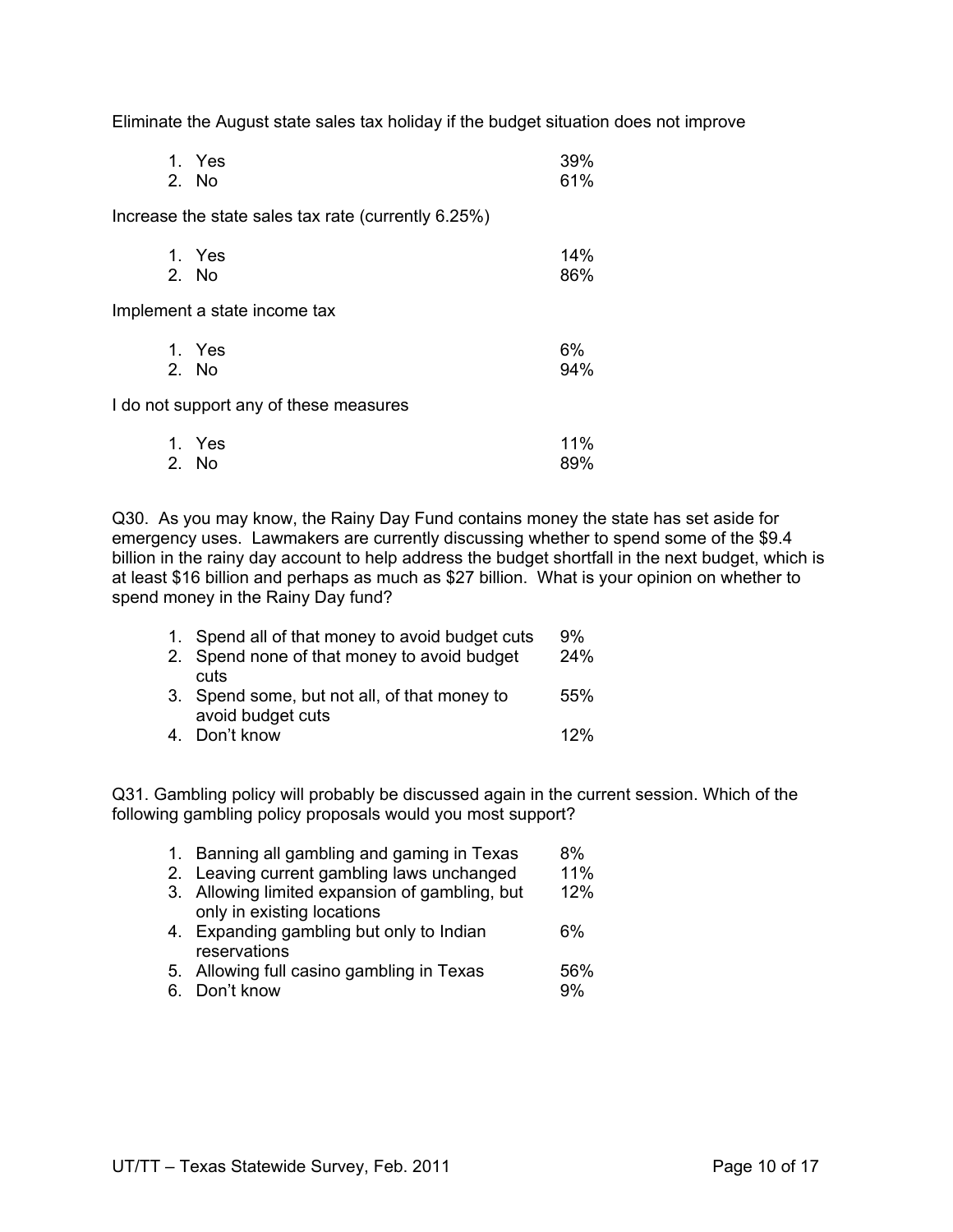Q32. What should be the priority for U.S. immigration policy? Should it be allowing new immigrants who already have family members living in the U.S., or allowing new immigrants who already have useful job skills?

| 1. Immigrants with family members living in U.S. 21% |  |  |  |
|------------------------------------------------------|--|--|--|
|                                                      |  |  |  |

- 2. Immigrants with useful job skills 46%
- 3. Don't know 33%

Q33. Please indicate your opinion on the following proposals. **[Item a first. Then, randomize items b-d]**

Q33a. Passing comprehensive immigration overhaul at the federal level that would provide a pathway to citizenship for most illegal immigrants currently living in the United States.

| 1. Strongly support | 17%        |
|---------------------|------------|
| 2. Somewhat support | <b>23%</b> |
| 3. Somewhat oppose  | 13%        |
| 4. Strongly oppose  | 41%        |
| 5. Don't know       | 7%         |
|                     |            |

Q33b. Requiring businesses to verify the immigration status of every worker and fine businesses if they are caught intentionally employing illegal immigrants.

| 1. Strongly support | 70% |
|---------------------|-----|
| 2. Somewhat support | 17% |
| 3. Somewhat oppose  | 7%  |
| 4. Strongly oppose  | 4%  |
| 5. Don't know       | 4%  |

Q33c. Requiring law enforcement officials to check someone's immigration status when they suspect him/her of being in the country illegally.

| 1. Strongly support | 55% |
|---------------------|-----|
| 2. Somewhat support | 15% |
| 3. Somewhat oppose  | 8%  |
| 4. Strongly oppose  | 17% |
| 5. Don't know       | 5%  |
|                     |     |

Q33d. Prohibiting businesses from soliciting laborers at day labor sites.

| 1. Strongly support | 35% |
|---------------------|-----|
| 2. Somewhat support | 17% |
| 3. Somewhat oppose  | 19% |
| 4. Strongly oppose  | 15% |
| 5. Don't know       | 14% |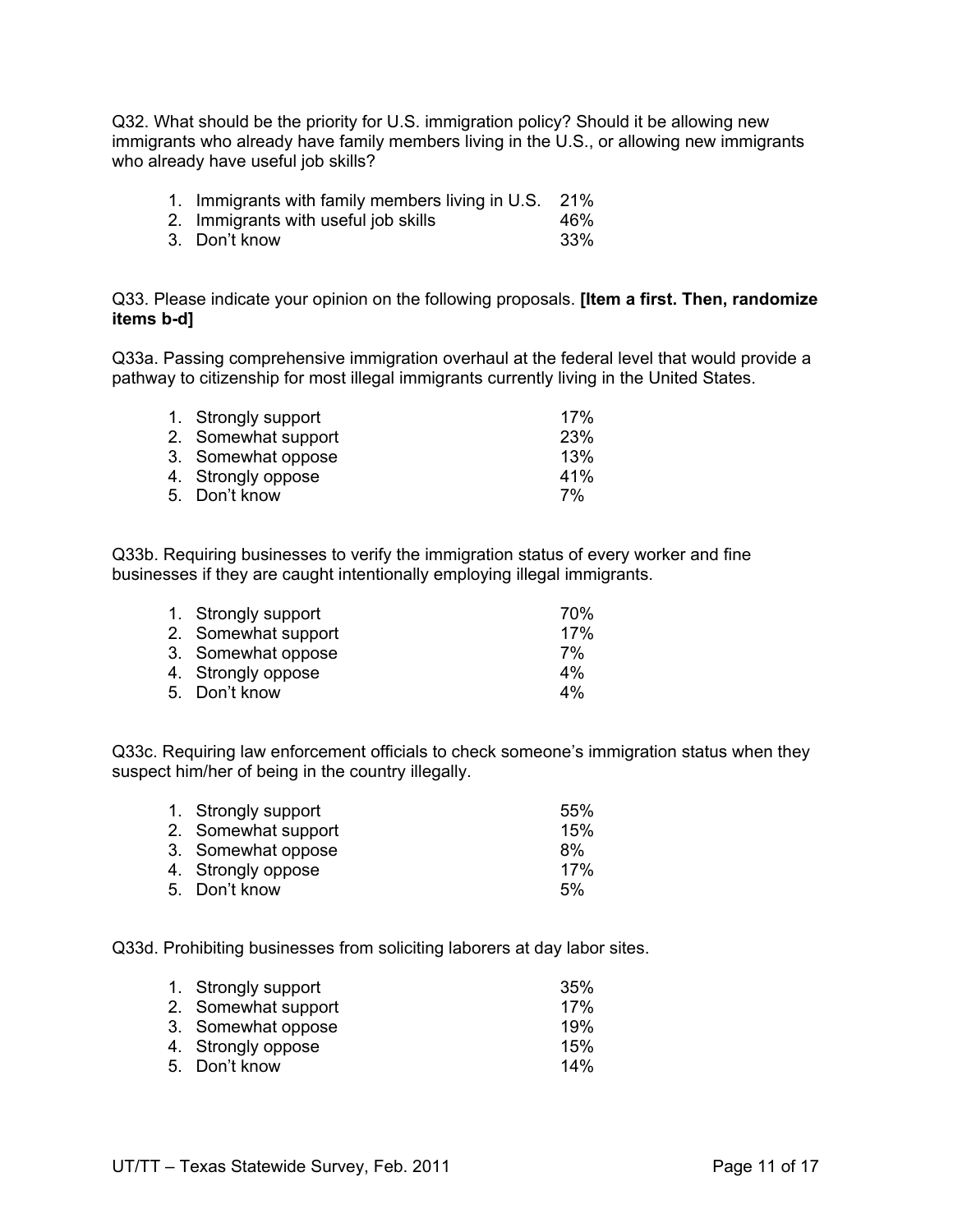Q34. In so-called "sanctuary cities," local law enforcement officials do not actively enforce some federal immigration laws. Do you approve or disapprove of city governments that choose not to enforce some immigration laws?

- 1. Approve of sanctuary cities 17%
- 2. Disapprove of sanctuary cities 69%<br>3 Don't know 14% 3. Don't know

## **Political Orientation**

We're almost done. Now we just have a few basic questions for statistical purposes.

LIBCON. On a scale from 1 to 7, where 1 is extremely liberal, 7 is extremely conservative, and 4 is exactly in the middle, where would you place yourself? **[Wording on scale: (1) "Extremely liberal," (4) "In the middle," (7) "Extremely conservative"]**

| <b>Response</b> |                               | <b>Percent</b> |
|-----------------|-------------------------------|----------------|
|                 | <b>Extremely liberal</b>      | 4%             |
|                 |                               | 6%             |
|                 |                               | 10%            |
|                 | In the middle                 | 28%            |
|                 |                               | 15%            |
|                 |                               | 21%            |
|                 | <b>Extremely conservative</b> | 16%            |

PID3. Generally speaking, would you say that you usually think of yourself as a…

- 
- 1. Democrat *\*Please see PID7 (next page) for results*
- 2. Independent
- 3. Republican
- 4. Other
- 5. Not sure

**[If respond Democrat to PID3]** Do you consider yourself a…

- Strong Democrat
- Not very strong Democrat

## **[If respond Republican to PID3]** Do you consider yourself a…

- Strong Republican
- Not very strong Republican

**[If respond Independent, Other, or Not sure to PID3]** Do you think of yourself as closer to the Democratic or the Republican Party?

- 
- The Republican Party *\*Report in PID7 as "Lean Republican"* • The Democratic Party *\*Report in PID7 as "Lean Democrat"*
- Neither *\*Report in PID7 as "independent"*
- Not sure *\*Report in PID7 as "not sure"*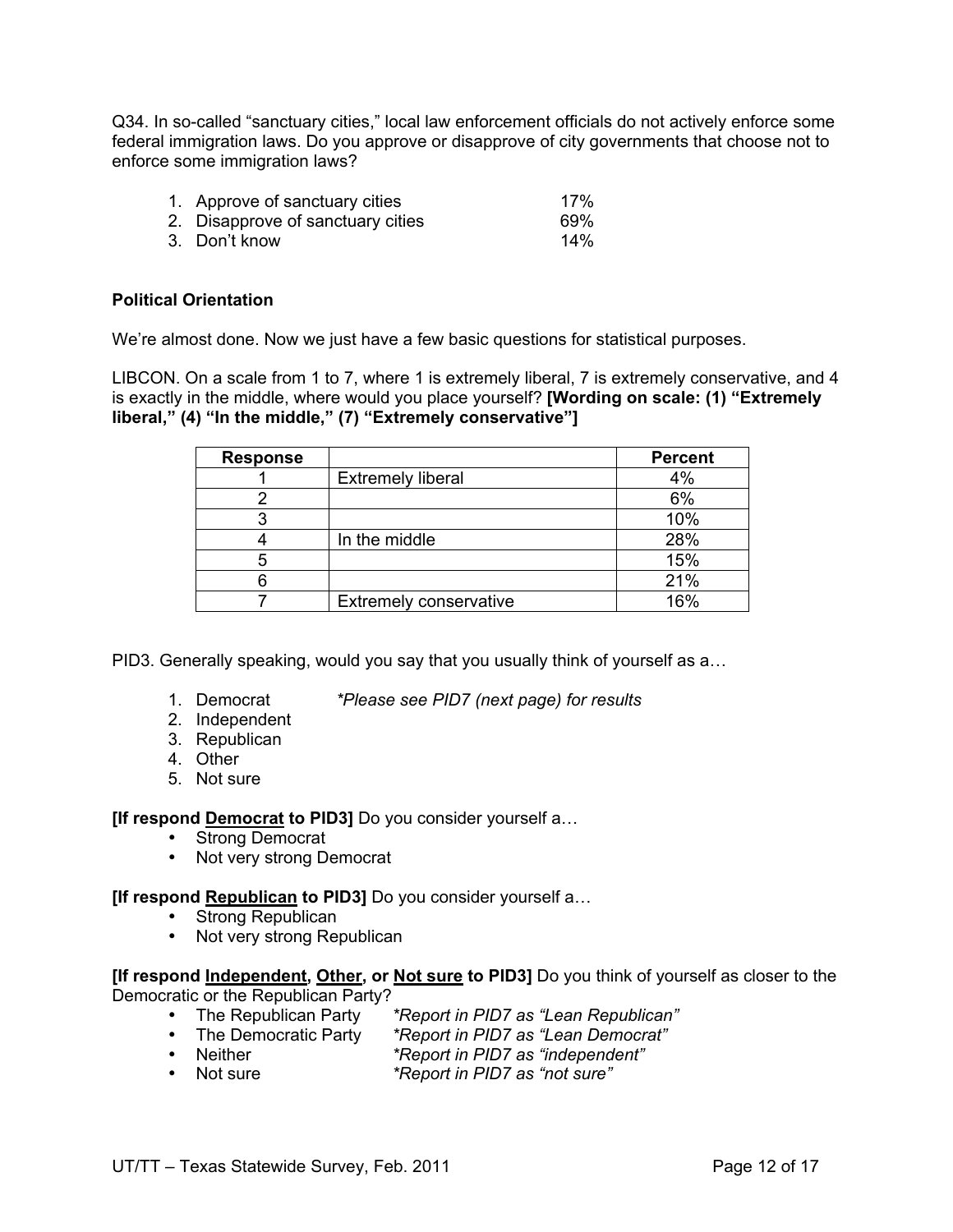PID7. (Uses the four PID3 follow-up questions)

| 1. Strong Democrat<br>2. Not very strong Democrat<br>3. Lean Democrat | 21%<br>12%<br>8% |
|-----------------------------------------------------------------------|------------------|
| 4. Independent                                                        | 10%              |
| 5. Lean Republican                                                    | 14%              |
| 6. Not very strong Republican                                         | 9%               |
| 7. Strong Republican                                                  | 25%              |
| 8. Not sure                                                           | 2%               |

#### **Demographics**

AGE. Please indicate your age group.

| 1. 18-29     | 15% |
|--------------|-----|
| 2. 30-44     | 30% |
| 3. 45-64     | 40% |
| 4. 65 and up | 14% |
|              |     |

LOCATE. Would you say that you live in an urban, suburban, or rural community?

| 1. Urban    | 30% |
|-------------|-----|
| 2. Suburban | 47% |
| 3. Rural    | 22% |

METRO. Do you live in the Houston, Dallas-Fort Worth, San Antonio, or Austin metropolitan areas?

| 1. Yes, I live in the Houston area              | 21%        |
|-------------------------------------------------|------------|
| 2. Yes, I live the Dallas-Fort Worth area Rural | <b>28%</b> |
| 3. Yes, I live in the San Antonio area          | 9%         |
| 4. Yes, I live in the Austin area               | $11\%$     |
| 5. No, I live in another part of Texas          | $.31\%$    |
|                                                 |            |

CHILD. How many children are currently living with you?

| 1. One          | 19%  |
|-----------------|------|
| 2. Two          | 15%  |
| 3. Three        | 6%   |
| 4. Four or more | 2%   |
| 5. None         | .58% |
|                 |      |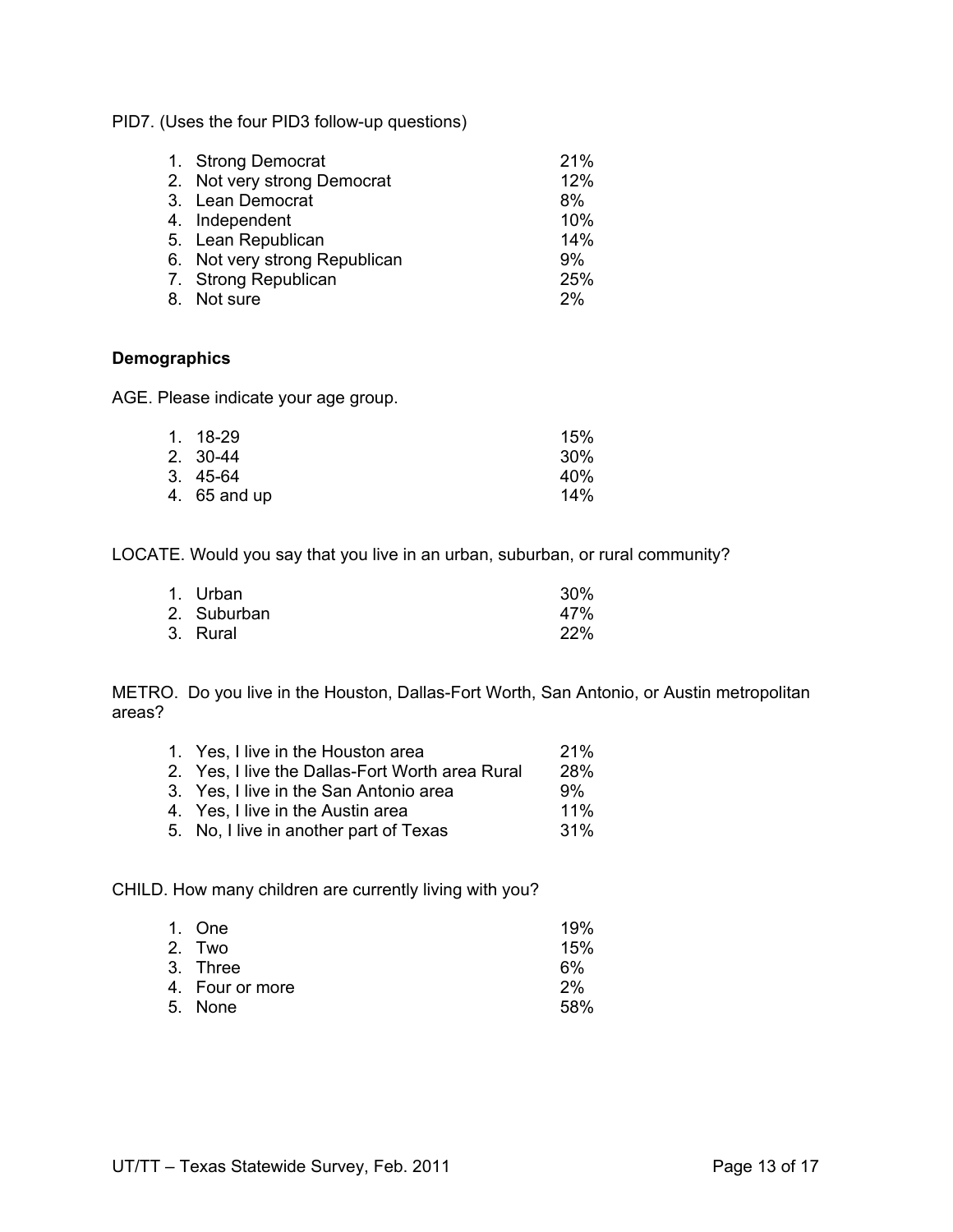INCOME. In which category would you place your household income last year?

| Less than \$10,000         | 5% |
|----------------------------|----|
| \$10,000 to \$14,999       | 5% |
| \$15,000 to \$19,999       | 5% |
| \$20,000 to \$24,999       | 5% |
| \$25,000 to \$29,999       | 8% |
| \$30,000 to \$39,999       | 9% |
| \$40,000 to \$49,999       | 9% |
| \$50,000 to \$59,999       | 9% |
| \$60,000 to \$69,999       | 7% |
| 10. \$70,000 to \$79,999   | 6% |
| 11. \$80,000 to \$99,999   | 9% |
| 12. \$100,000 to \$119,999 | 7% |
| 13. \$120,000 to \$149,999 | 4% |
| 14. \$150,000 or more      | 5% |
| 15. Prefer not to say      | 9% |
|                            |    |

EDU. What is the highest level of education that you received?

| 1. No high school           | 4%    |
|-----------------------------|-------|
| 2. High school degree       | 38%   |
| 3. Some college             | 33%   |
| 4. Two-year college degree  | $6\%$ |
| 5. Four-year college degree | 13%   |
| 6. Post-graduate degree     | 5%    |
|                             |       |

## RELIG. What is your religious affiliation? **[No open response on "other"]**

| 1. | Agnostic                         | 5%    |
|----|----------------------------------|-------|
| 2. | Assembly of God*                 | 2%    |
| 3. | <b>Atheist</b>                   | 4%    |
| 4. | Baptist*                         | 17%   |
| 5. | <b>Buddhist</b>                  | 2%    |
| 6. | Catholic*                        | 17%   |
|    | 7. Christian Scientist*          | $0\%$ |
|    | 8. Church of Christ*             | 4%    |
|    | 9. Church of God*                | 0%    |
|    | 10. Disciples of Christ*         | 1%    |
|    | 11. Episcopal/Anglican*          | $2\%$ |
|    | 12. Hindu                        | $0\%$ |
|    | 13. Jehovah's Witnesses          | $0\%$ |
|    | 14. Jewish                       | $1\%$ |
|    | 15. Lutheran*                    | 2%    |
|    | 16. Methodist*                   | 5%    |
|    | 17. Mormon*                      | $1\%$ |
|    | 18. Muslim/Islam                 | $0\%$ |
|    | 19. Nondenominational Christian* | 11%   |
|    | 20. Orthodox/Eastern Orthodox*   | 0%    |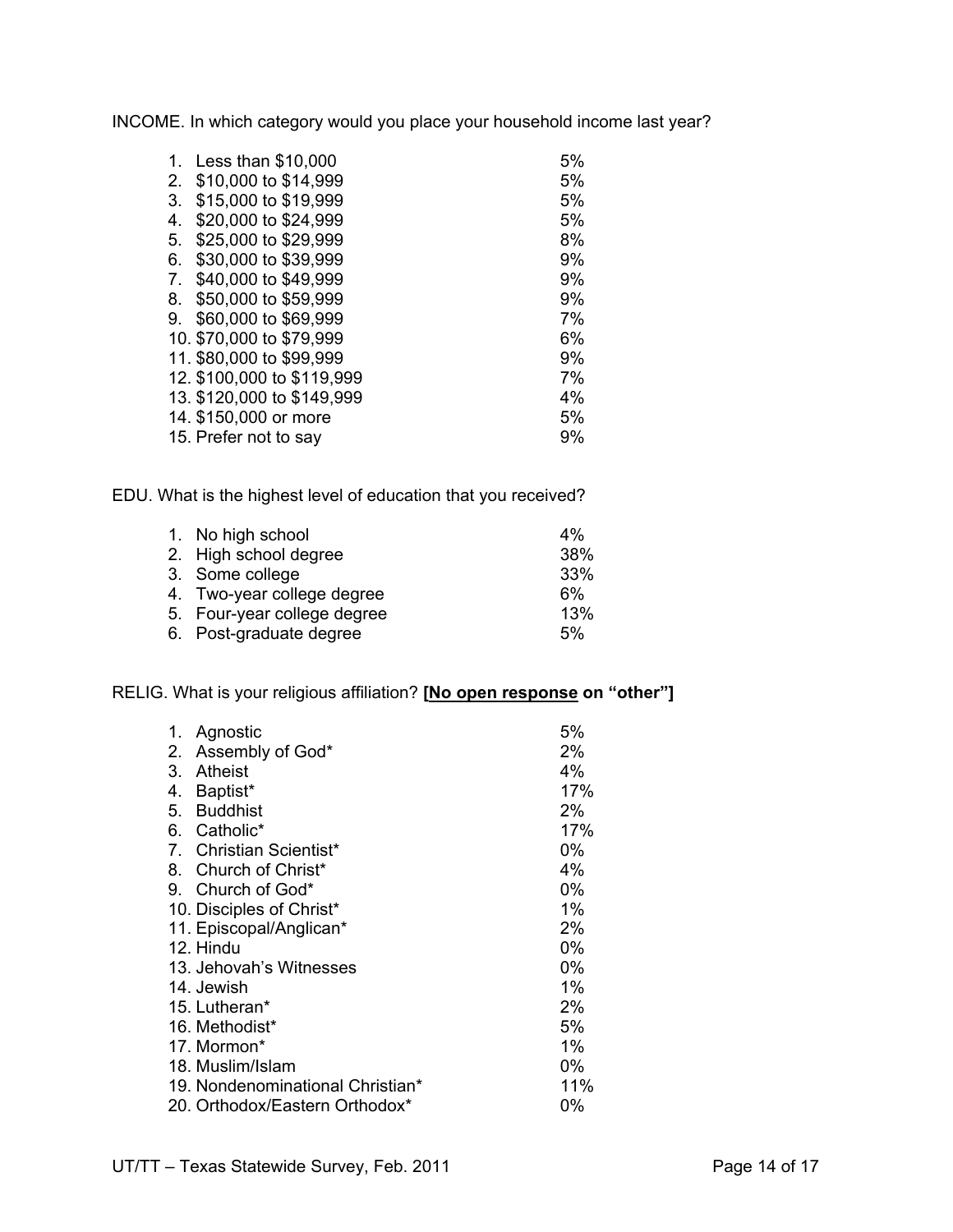| 21. Pentecostal*                | 2%    |
|---------------------------------|-------|
| 22. Presbyterian*               | 2%    |
| 23. Protestant (non-specific)*  | 3%    |
| 24. Reformed*                   | 0%    |
| 25. Unitarian/Universalist*     | 0%    |
| 26. United Church of Christ*    | $0\%$ |
| 27. Spiritual but not religious | 8%    |
| 28. Other*                      | 7%    |
| 29. Don't know                  | 2%    |

EVANG. **[Ask if respond \* to RELIG]** Do you consider yourself to be a "born again" or "evangelical" Christian?

| 1. Yes | 50% |
|--------|-----|
| 2. No  | 50% |

RENEW. **[Ask if respond \* to RELIG]** Do you consider yourself to be a "spirit filled" or "charismatic" Christian?

| 1. Yes | 36% |
|--------|-----|
| 2. No  | 64% |

SOCJUST. **[Ask if respond \* to RELIG]** Do you consider social justice to be at the heart of the Gospel?

| 1. Yes | 40% |
|--------|-----|
| 2. No  | 60% |

LITERAL. Which of these statements comes closest to describing your feelings about the Bible?

- 1. The Bible is the actual word of God and is to 32% be taken literally, word for word.
- 2. The Bible is the word of God but not everything 45% in it should be taken literally, word for word.
- 3. The Bible is a book written by men and is not 22% the word of God.

IMPORT. How important is religion in your life?

| 1. Extremely important  | 48%    |
|-------------------------|--------|
| 2. Somewhat important   | $31\%$ |
| 3. Not very important   | $11\%$ |
| 4. Not at all important | 10%    |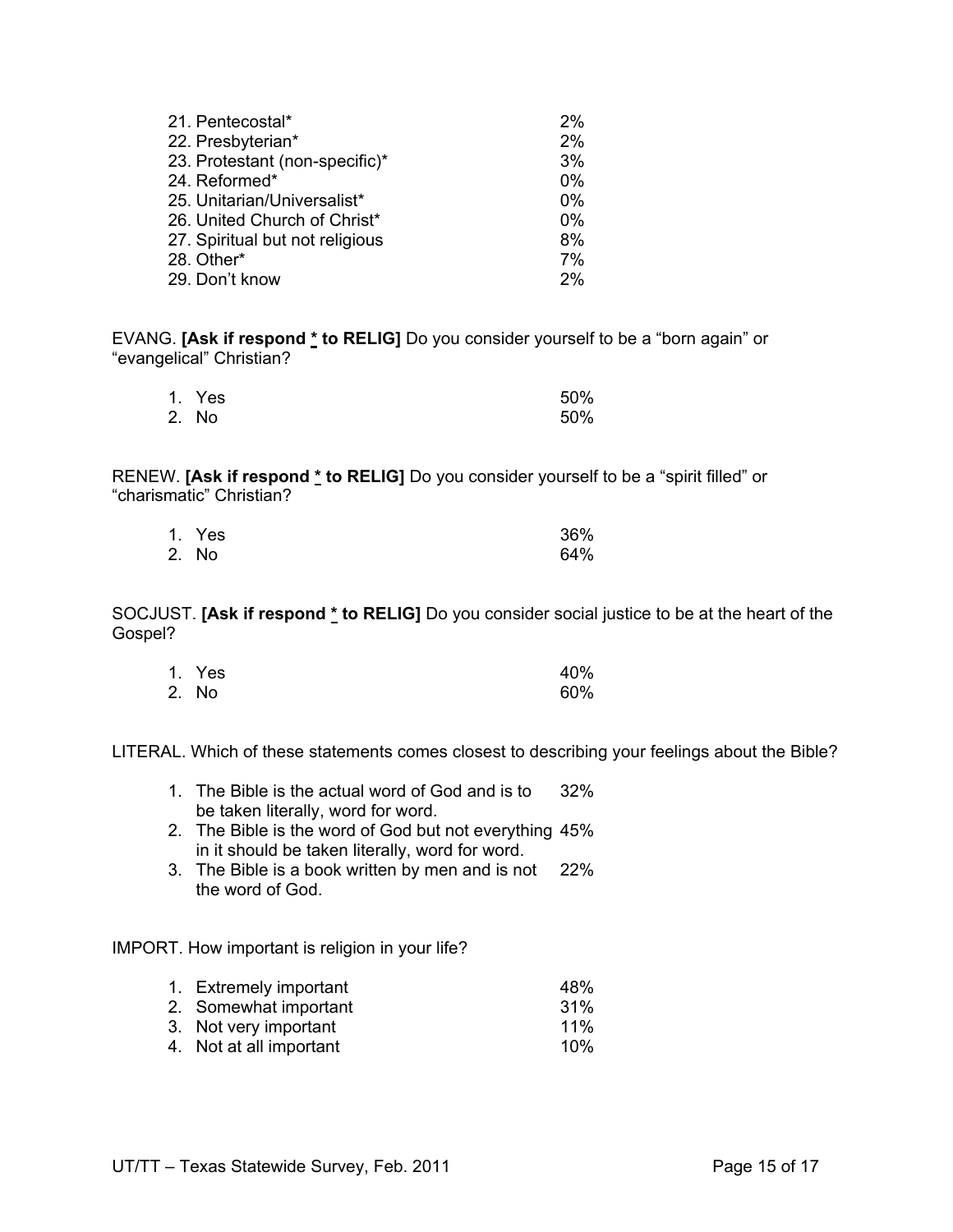ATTEND. Aside from weddings and funerals, how often do you attend religious services or participate in religious activities?

| 1. More than once a week | 17% |
|--------------------------|-----|
| 2. Once a week           | 18% |
| 3. A few times a month   | 14% |
| 4. Once or twice a year  | 24% |
| 5. Never                 | 28% |

SPANISH. Does your church offer religious services or programs in Spanish?

| 1. Yes        | 31% |
|---------------|-----|
| 2. No         | 53% |
| 3. Don't know | 16% |

RACE. What race do you consider yourself to be?

| 1. White                  | 65%   |
|---------------------------|-------|
| 2. African American       | 13%   |
| 3. Hispanic or Latino     | 16%   |
| 4. Asian/Pacific Islander | 2%    |
| 5. Native American        | $0\%$ |
| 6. Multi-racial           | $1\%$ |

NATIVE1. **[Ask if RACE = "Hispanic or Latino"]** Were you born in the United States or Puerto Rico, or in another country?

| 1. Born in the United States or Puerto Rico | 85%   |
|---------------------------------------------|-------|
| 2. Born in another country                  | 14%   |
| 3. Don't know                               | $1\%$ |

NATIVE2. **[Ask NATIVE2 if answer 1 on NATIVE1]** Were your parents born in the United States or Puerto Rico, or another country?

- 1. Both of my parents were born in the United 70% States or Puerto Rico
- 2. One of my parents was born in another country 20%
- 3. Both of my parents were both in another 10% country

HOME. Do you own or rent your home?

| 1. Own  | 72% |
|---------|-----|
| 2. Rent | 28% |